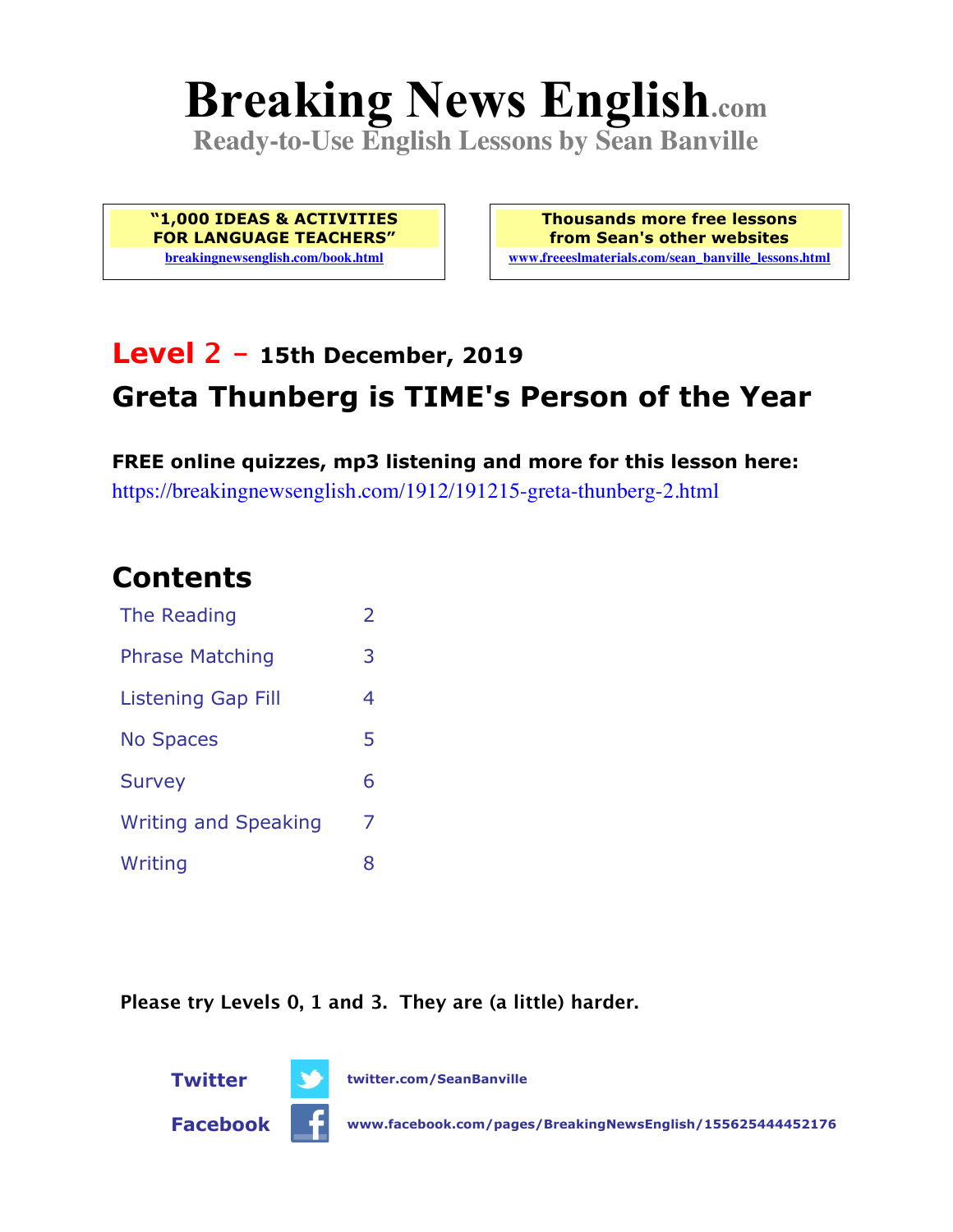## **THE READING**

From https://breakingnewsenglish.com/1912/191215-greta-thunberg-2.html

Greta Thunberg has been named TIME magazine's Person of the Year. The 16-year-old from Sweden beat New Zealand's Prime Minister and the Hong Kong democracy protestors to win the award. Ms Thunberg rose to fame in August 2018 when she decided to go on a climate strike outside the Swedish parliament. This started a global climate movement. Schoolchildren worldwide followed her example. She has addressed the United Nations in New York and has met the Pope this year. After hearing about the award, she said: "Wow, this is unbelievable! I will share this great honour."

Greta Thunberg is the youngest person to get the award. TIME magazine wrote that Greta has shifted millions of people's attitudes around the world. It said she got people to join a "worldwide movement calling for urgent change". It added: "Greta has offered a moral call to those who are willing to act, and put shame on those who are not." Not everyone is happy with TIME. Donald Trump Jr said the award to Greta was "a marketing gimmick". In contrast, Hillary Clinton tweeted: "I am grateful for all she's done to raise awareness of the climate crisis. [She] tells hard, motivating truths."

Sources: https://www.**yahoo.com**/lifestyle/16-greta-thunberg-youngest-time-173215953.html https://www.**nbcnews.com**/news/us-news/greta-thunberg-time-s-2019-person-year-n1099396 https://www.**aol.com**/article/news/2019/12/11/donald-trump-jr-slams-time-for-choosing-gretathunberg-as-person-of-the-year/23879064/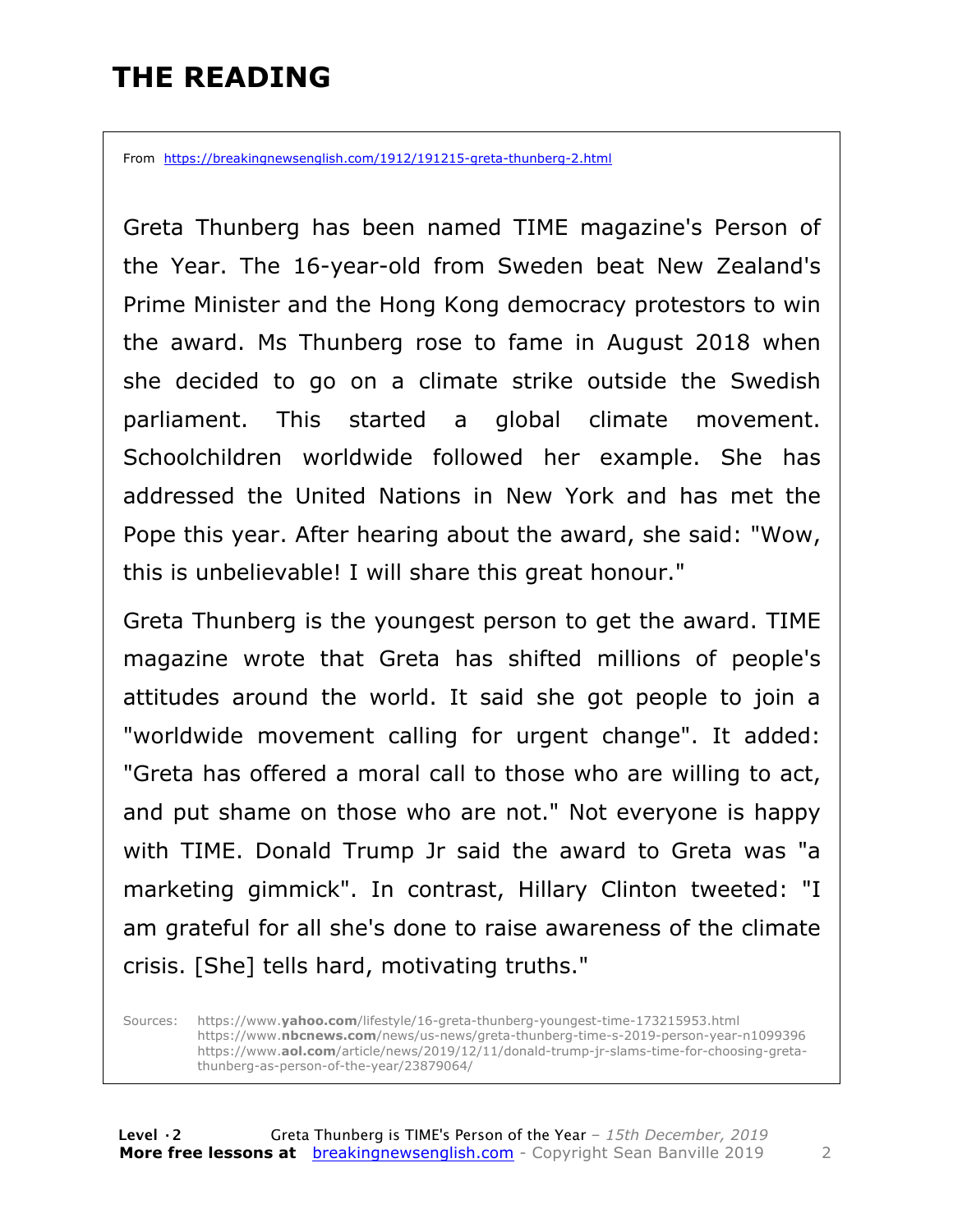# **PHRASE MATCHING**

From https://breakingnewsenglish.com/1912/191215-greta-thunberg-2.html

#### **PARAGRAPH ONE:**

| 1. Ms Thunberg rose              |
|----------------------------------|
| 2. go on a climate               |
| 3. This started a global climate |
| 4. Schoolchildren worldwide      |
| 5. She has addressed             |
| 6. After hearing                 |
| 7. Wow, this is                  |
| 8. I will share this great       |

#### **PARAGRAPH TWO:**

- 1. the youngest person 2. Greta has shifted millions of 3. she got people to join a 4. calling for urgent 5. a marketing 6. I am grateful for all 7. raise awareness a. of the climate crisis c. truths d. gimmick e. she's done f. change g. to get the award
- 8. She tells hard, motivating
- a. followed her example
- b. honour
- c. strike
- d. unbelievable
- e. movement
- f. the United Nations
- g. about the award
- h. to fame
- 
- b. worldwide movement

h. people's attitudes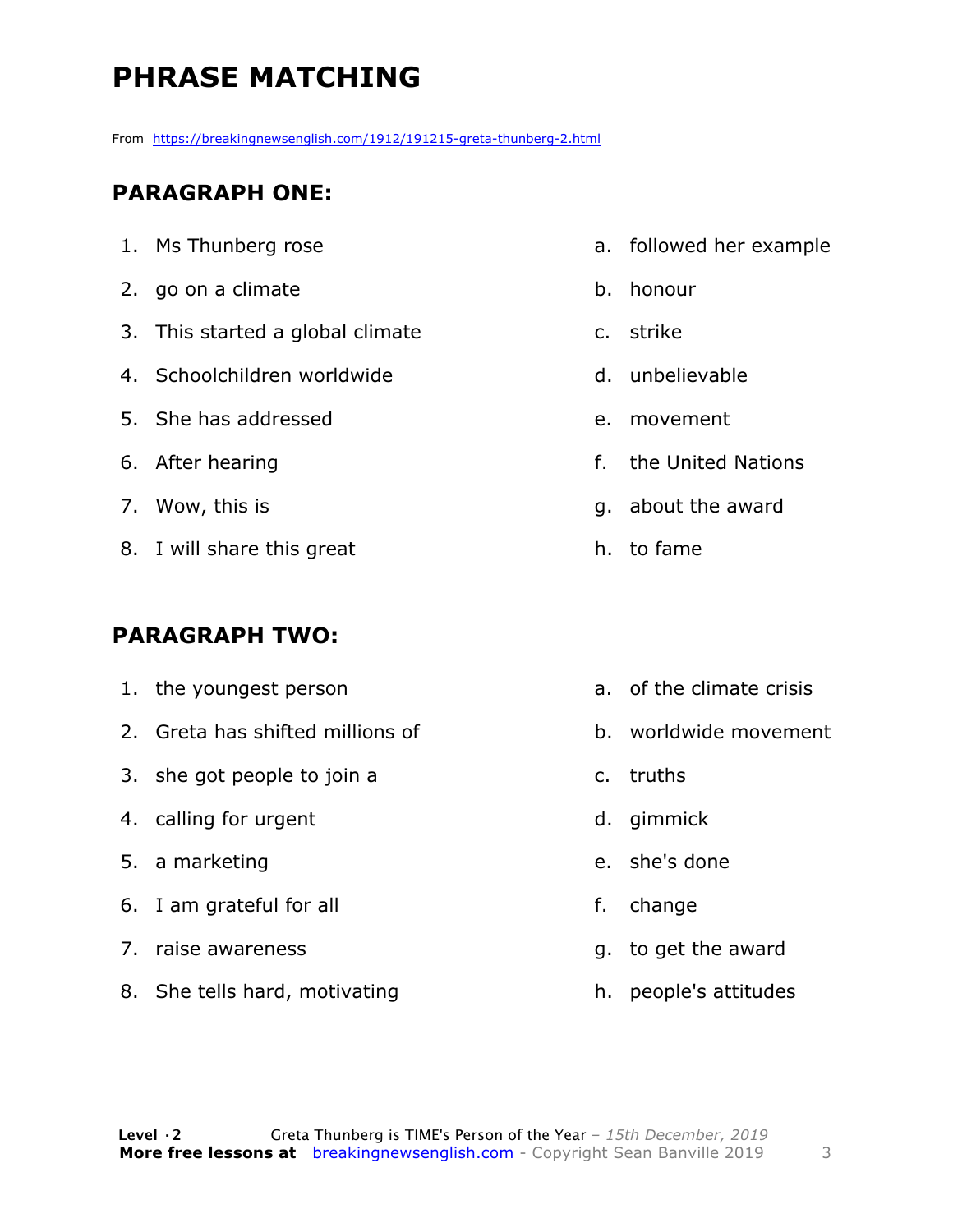## **LISTEN AND FILL IN THE GAPS**

From https://breakingnewsenglish.com/1912/191215-greta-thunberg-2.html

Greta Thunberg (1) **Exercise Servers** TIME magazine's Person of the Year. The 16-year-old from Sweden beat New Zealand's Prime Minister and the Hong Kong (2) \_\_\_\_\_\_\_\_\_\_\_\_\_\_\_\_\_\_\_\_\_\_\_\_\_\_ win the award. Ms Thunberg rose to fame in August 2018 when she decided to go (3) \_\_\_\_\_\_\_\_\_\_\_\_\_\_\_\_\_\_\_ strike outside the Swedish parliament. This started a (4) \_\_\_\_\_\_\_\_\_\_\_\_\_\_\_\_\_\_\_\_\_\_\_\_\_\_\_. Schoolchildren worldwide (5) **Example 19 and Schoolchildren** worldwide (5) addressed the United Nations in New York and has met the Pope this year. After hearing about the award, she said: "Wow, (6) \_\_\_\_\_\_\_\_\_\_\_\_\_\_\_\_\_\_\_! I will share this great honour."

Greta Thunberg is the youngest person to (7) TIME magazine wrote that Greta has shifted millions (8) \_\_\_\_\_\_\_\_\_\_\_\_\_\_\_\_\_\_\_\_\_\_\_\_\_\_\_\_\_ around the world. It said she got people to join (9) \_\_\_\_\_\_\_\_\_\_\_\_\_\_\_\_\_\_\_\_\_\_\_\_\_\_\_\_ calling for urgent change". It added: "Greta has offered a moral call to those who are willing to act, and (10) \_\_\_\_\_\_\_\_\_\_\_\_\_\_\_\_\_\_\_ those who are not." Not everyone is happy with TIME. Donald Trump Jr said the award to Greta was (11) to Greta was (11) Clinton tweeted: "I am grateful for all she's done to raise awareness of the climate crisis. [She] tells  $(12)$  \_\_\_\_\_\_\_\_\_\_\_\_\_\_\_\_\_\_\_\_\_\_."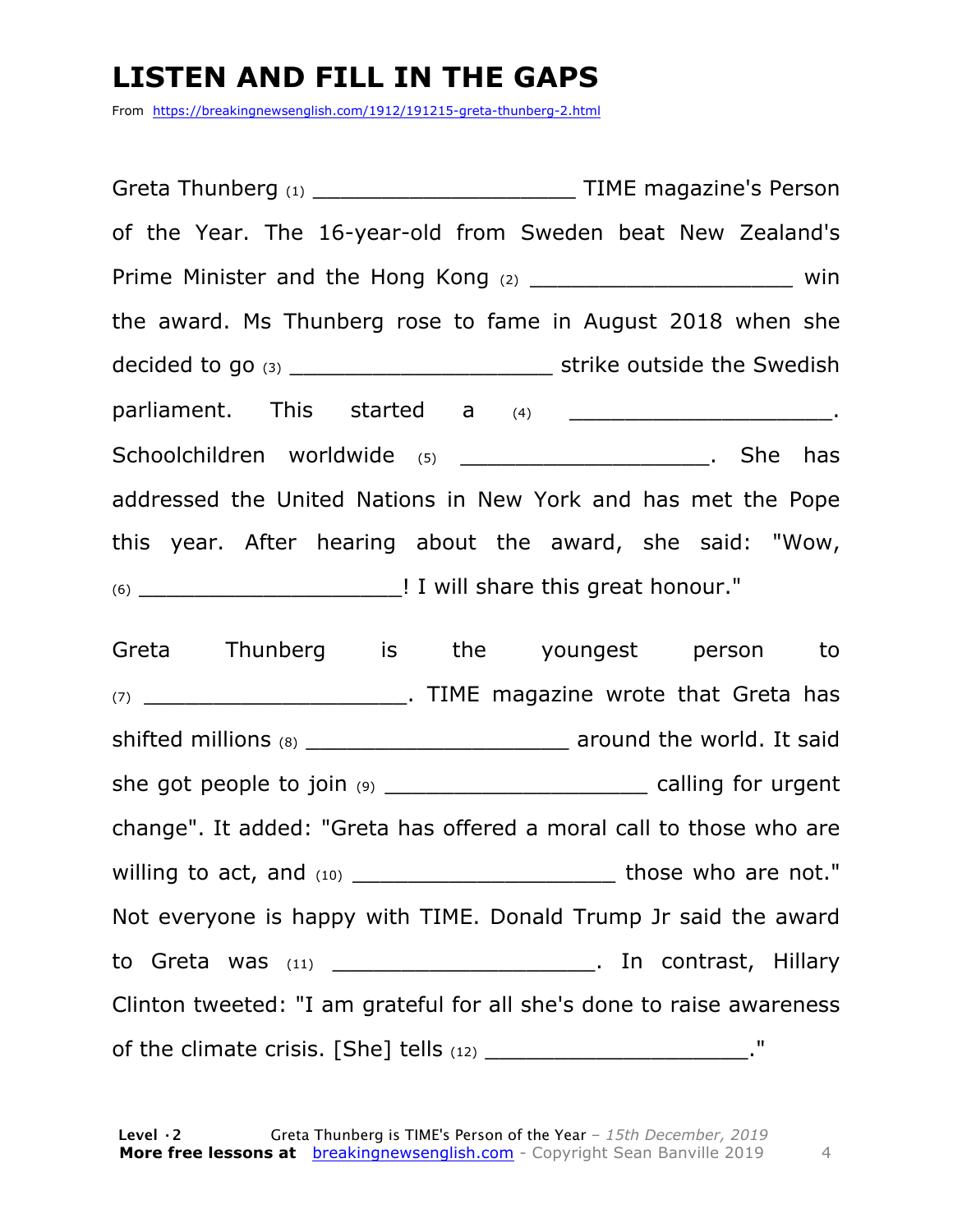# **PUT A SLASH ( / )WHERE THE SPACES ARE**

From https://breakingnewsenglish.com/1912/191215-greta-thunberg-2.html

GretaThunberghasbeennamedTIMEmagazine'sPersonoftheYear.Th e16-year-oldfromSwedenbeatNewZealand'sPrimeMinisterandtheH ongKongdemocracyprotestorstowintheaward.MsThunbergrosetofa meinAugust2018whenshedecidedtogoonaclimatestrikeoutsidetheS wedishparliament.Thisstartedaglobalclimatemovement.Schoolchil drenworldwidefollowedherexample.ShehasaddressedtheUnitedNat ionsinNewYorkandhasmetthePopethisyear.Afterhearingaboutthea ward,shesaid:"Wow,thisisunbelievable!Iwillsharethisgreathonour." GretaThunbergistheyoungestpersontogettheaward.TIMEmagazine wrotethatGretahasshiftedmillionsofpeople'sattitudesaroundtheworl d.Itsaidshegotpeopletojoina"worldwidemovementcallingforurgentc hange".Itadded:"Gretahasofferedamoralcalltothosewhoarewillingt oact,andputshameonthosewhoarenot."NoteveryoneishappywithTI ME.DonaldTrumpJrsaidtheawardtoGretawas"amarketinggimmick". Incontrast,HillaryClintontweeted:"Iamgratefulforallshe'sdonetorais eawarenessoftheclimatecrisis.[She]tellshard,motivatingtruths."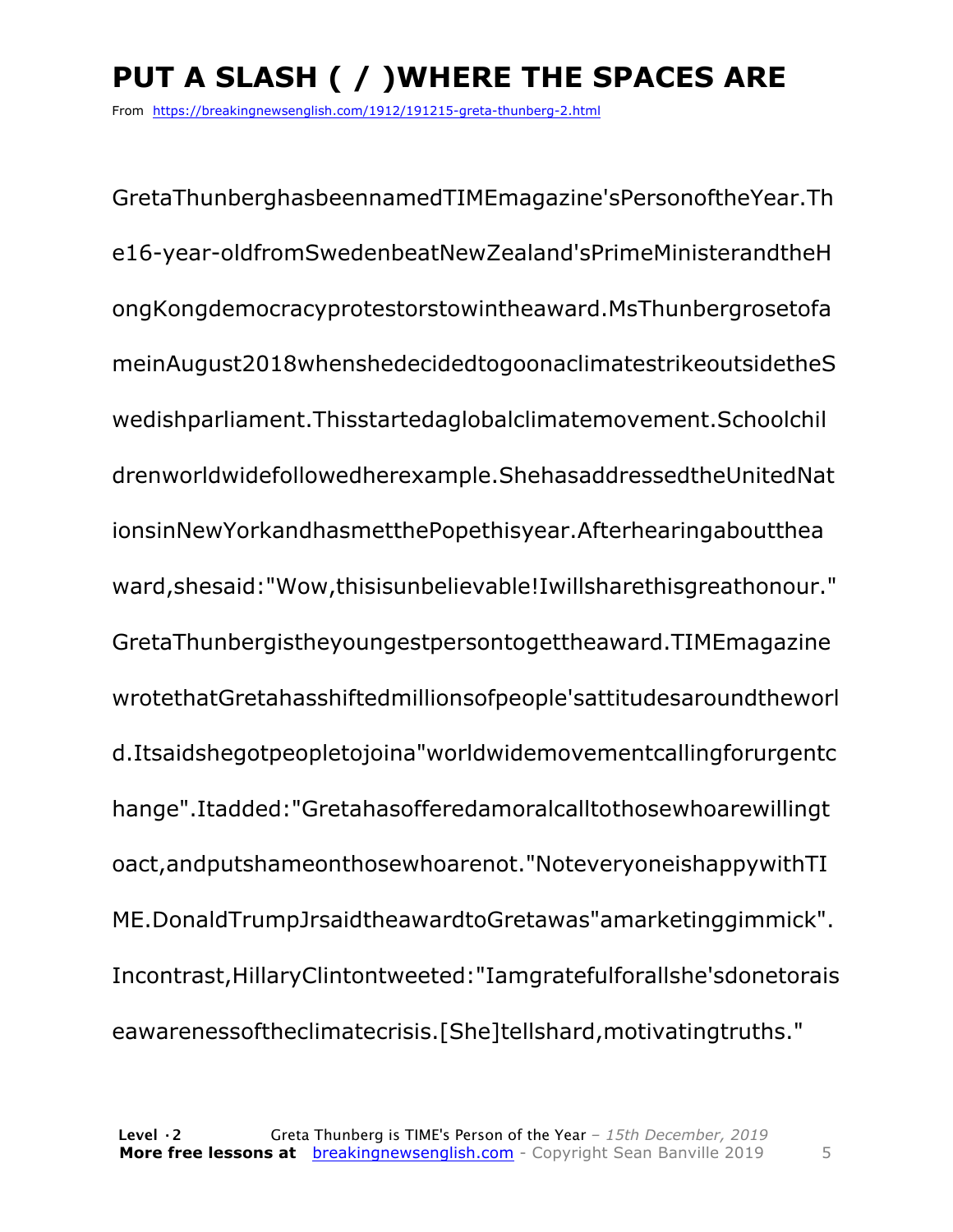# **GRETA THUNBERG SURVEY**

From https://breakingnewsenglish.com/1912/191215-greta-thunberg-4.html

Write five GOOD questions about Greta Thunberg in the table. Do this in pairs. Each student must write the questions on his / her own paper.

When you have finished, interview other students. Write down their answers.

|      | STUDENT 1 | STUDENT 2 | STUDENT 3 |
|------|-----------|-----------|-----------|
| Q.1. |           |           |           |
| Q.2. |           |           |           |
| Q.3. |           |           |           |
| Q.4. |           |           |           |
| Q.5. |           |           |           |

- Now return to your original partner and share and talk about what you found out. Change partners often.
- Make mini-presentations to other groups on your findings.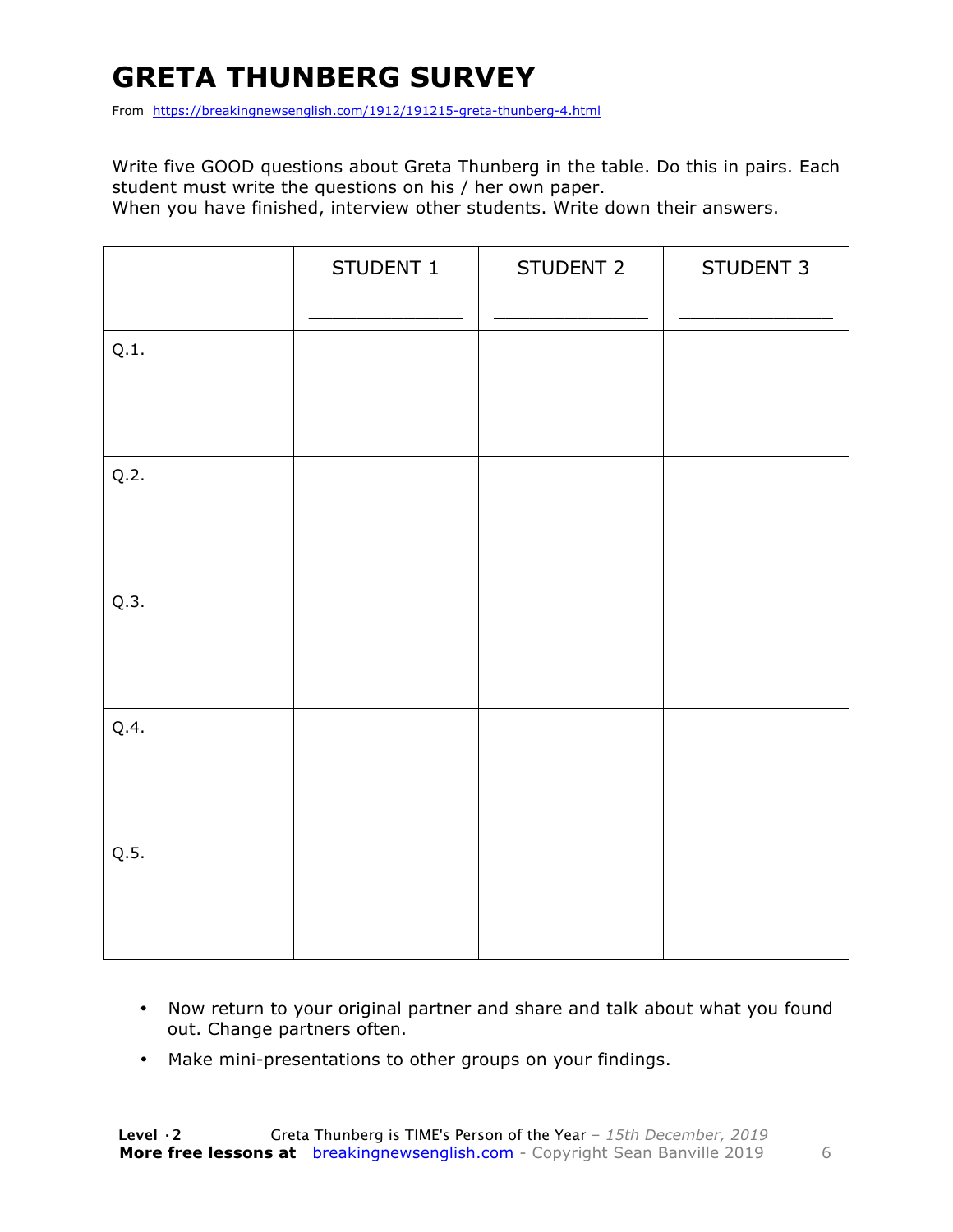### **WRITE QUESTIONS & ASK YOUR PARTNER(S)**

Student A: Do not show these to your speaking partner(s).

*Greta Thunberg is TIME's Person of the Year – 15th December, 2019* More free lessons at breakingnewsenglish.com

### **WRITE QUESTIONS & ASK YOUR PARTNER(S)**

-----------------------------------------------------------------------------

Student B: Do not show these to your speaking partner(s).

| a) |  |  |
|----|--|--|
| b) |  |  |
| c) |  |  |
| d) |  |  |
| e) |  |  |
| f) |  |  |
|    |  |  |

**Level ·2** Greta Thunberg is TIME's Person of the Year *– 15th December, 2019* **More free lessons at** breakingnewsenglish.com - Copyright Sean Banville 2019 7